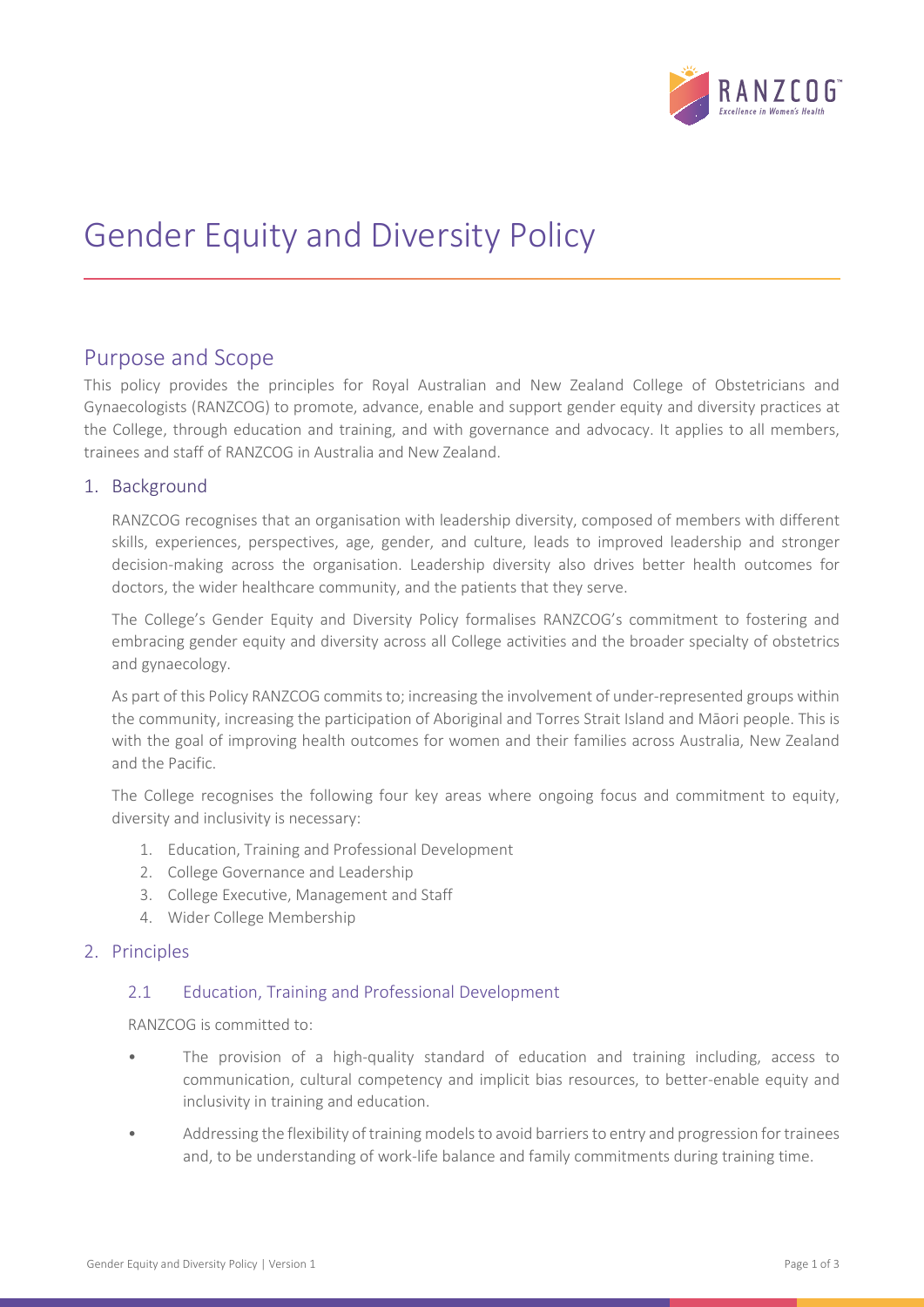

- Alignment with standards for Specialist Training Programs as set out by the Australian Medical Council (AMC) and the Medical Council of New Zealand (MCNZ) including selection into training, exams and assessments.
- Removing barriers in pathways for progression of all training programs that do not penalise trainees for parental leave, family responsibilities, or associated time-out-of-training circumstances.
- Ensuring gender balance of 40% female, 40% male and 20% flexible is achieved with speaker and panellist representation in the academic programs for all RANZCOG events and conferences.
- Ensuring representational gender balance of RANZCOG Examiners.

# 2.2 College Governance and Leadership

RANZCOG is committed to:

- A minimum target of 40% male and 40% female and 20% flexible on the College Board and Council:
- Leadership that is representative of the minority groups within the O&G specialty in particular, a responsibility to promote Aboriginal and Torres Strait Islander and Maori Peoples' participation in College Governance via representation on Council.
- Gender equity and diversity practices that are aligned with the College's Code of Conduct and Organisational Values that promote a culture of compassion, kindness and respect.
- Equitable accessibility to opportunities and participation in College governance activities and governance succession for all members and consumer representatives, across all regions of Australia and New Zealand including rural and remote areas, and at all levels within the College.
- Leadership composition that is aligned with the Australian Government Workplace Gender Equality Agency (WGEA) benchmarks, for promotion and sustainability of gender equity and diversity practices.

# 2.3 College Executive, Management and Staff

RANZCOG is committed to:

- Removing barriers that might hinder gainful employment and the full and equal participation of applicants or employees), including through recruitment, selection and promotion activity.
- Promoting a safe working environment where all staff are treated with respect and dignity in alignment with the College's Code of Conduct and Organisational Values that promote a culture of compassion, kindness and respect.
- Creating an environment that is free from discrimination based on gender, race, culture, background, experience, age, or sexual preference.
- Ensuring employee pregnancy or parental needs are considered.
- Providing cultural leave for all employees, and ensuring employees' religious beliefs, observances and faiths are respected.
- Challenging discriminatory behaviours if and where they occur. Responding to discriminatory behaviour with compassion, but with adherence to a zero tolerance to bullying, discrimination and harassment in the workspace.
- Developing and supporting career progression equitably, for all employees.
- Ensuring all Human Resource policies and procedures support the objectives of this policy.
- Celebrating a diverse workforce with the shared understanding that diversity brings value to the organisation.